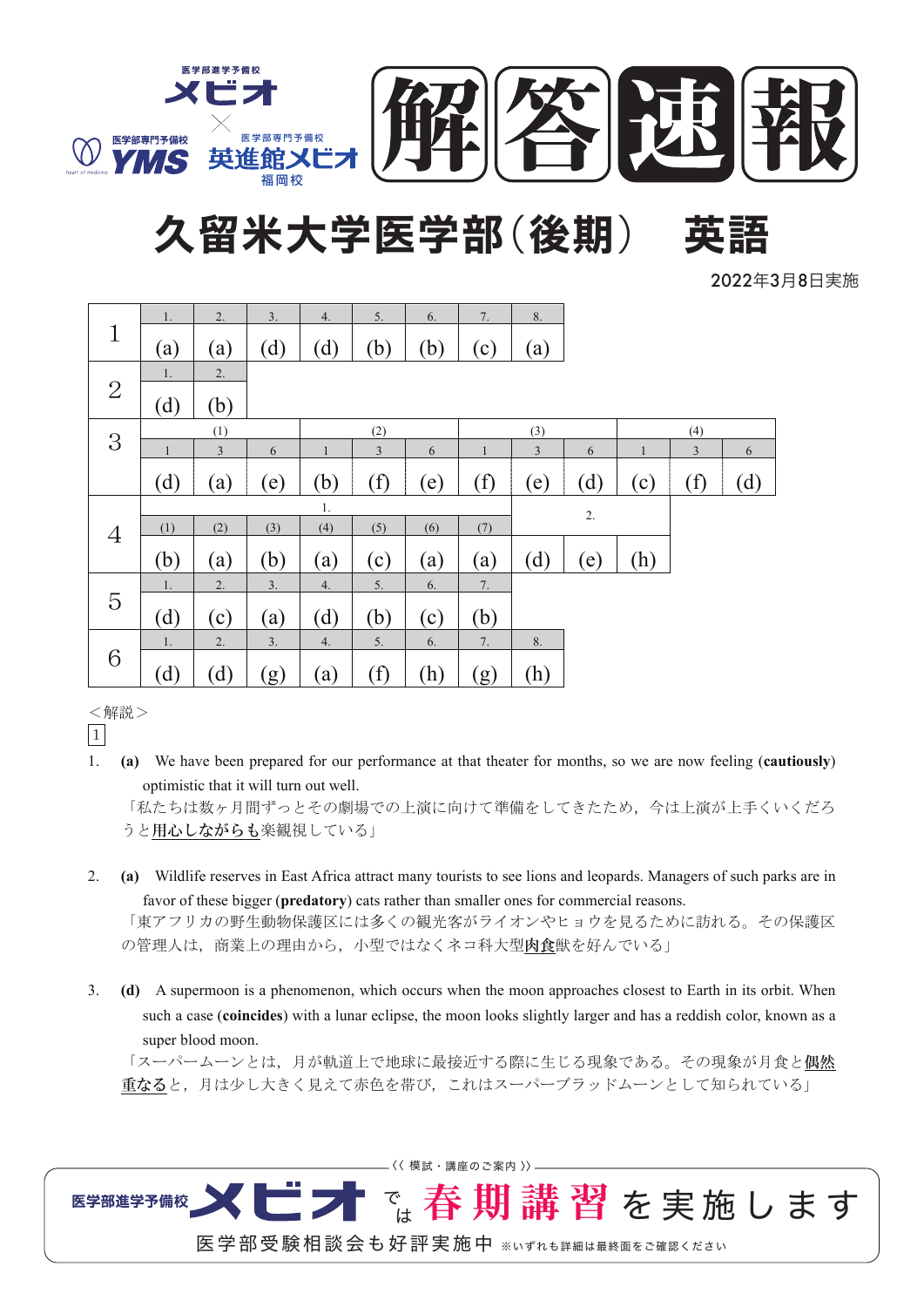- 4. **(d)** My face can be prone to excessive (**perspiration**) in a hot and humid summer, which can be very embarrassing in public places. These disposable paper wet facial towels come in handy when I have to see my clients. 「私の顔は暑くて湿度の高い夏だと過度に発汗しやすいのだが、公共の場だとそれはとても恥ずかしい ことにもなりかねない。顧客に会わなければならない場合、この使い捨てペーパーウェットフェイスタ オルは役に立つ」
- 5. **(b)** These four functions, all of them extensively confirmed in animal experimentation and human clinical work, make it the most valuable ally the (**cardiologist**) has yet found in the treatment of heart disease. 「これらの4つの機能はいずれも動物実験や人間を対象とした臨床研究において広く確認されているの

だが、そのおかげでそれが心臓病だにおいて心臓病専門医がこれまで発見した中で最も価値のある道 具となっている!

6. **(b)** Diabetes drugs that promote the release of insulin from the pancreas can in many cases cause side effects because of the actions on organs, such as the brain and the heart. Doctors are advised to pay special attention to (**prescribing**) such medication for their patients.

「膵臓からのインスリンの分泌を促す糖尿病治療薬は、脳や心臓などの器官に対して作用するため、多 くの場合副作用を引き起こす。医師は患者にそのような薬品を処方するにあたって特別注意を払うよう 奨励されている!

7. **(c)** If IT outsourcing risks have you concerned, try to find a happy (**medium**) that allows you to concentrate on pressing business matters without sacrificing the visibility needed to monitor and manage the customer experience.

「もしIT アウトソーシングのリスクが心配なら、顧客体験を観察し管理するために必要な可視性を犠牲 にすることなく差し迫ったビジネス案件に集中することができるような素晴らしい手段を見つけなさい」

8. **(a)** As the struggle for survival is fierce in the wild, some snakes, spiders, and jellyfishes utilize a particularly potent (**venom**) for their own protection from external attack by enemies. Conversely, they also employ it to overwhelm prey.

「野生では生存競争が熾烈であるため、一部のへビやクモ、クラゲは外敵による攻撃から自らの身を守 るために極めて強力な毒を利用する。一方で、それらは獲物を仕留めるために毒を利用することもある」

- <sup>2</sup>
- 1. 本パラグラフの主題は「温暖化が穴釣りに及ぼす影響」である。(b)の "many dozens of northern lakes" を (c)の "That number" が指していると考えられるため、この2つは必要だとわかる。(a) と (d) で迷うと ころだが、(b)(c)で書かれているのは「温暖化が進行すると氷がなくなっていく」という趣旨であり、本 来ならば多くの人々に影響するものである。したがって、(d)の「これは関係者にとっては問題にはなら ないはずだ」という内容は不適切であるといえる。
- <全訳>毎年冬になると、多くの穴釣り師が凍った湖に足を運ぶ。氷に穴を開け、針にエサをつけて極寒の水 の中に投げ入れる。(a)穴釣り師は皆美味しい夕食にありつきたいと願っている。(b)しかし、わずか10年 以内に、北部の湖の多くは冬の間ずっと凍結しなくなる可能性がある。(c)そこからさらに 70 年以内に その数は数千にまで跳ね上がる恐れがある。そして仮にそれが起こったとしても、その影響を受けるも のの中にあっては、穴釣り師など取るに足らないだろう。

(削除文) (c)これは関係者にとっては問題にはならないはずだ。

2. 本パラフラフの主題は「WFTO が定める規則によってフェアトレード認証を受けた製品がもたらす効果」 である。(a)は「製品が規則に適合するために必要な事柄」,(c)は「規則の目的」,(d)は「将来の展望」に ついてそれぞれ書かれている。(b)の「世界の舞台では基準が満たされることはほとんどないため、規則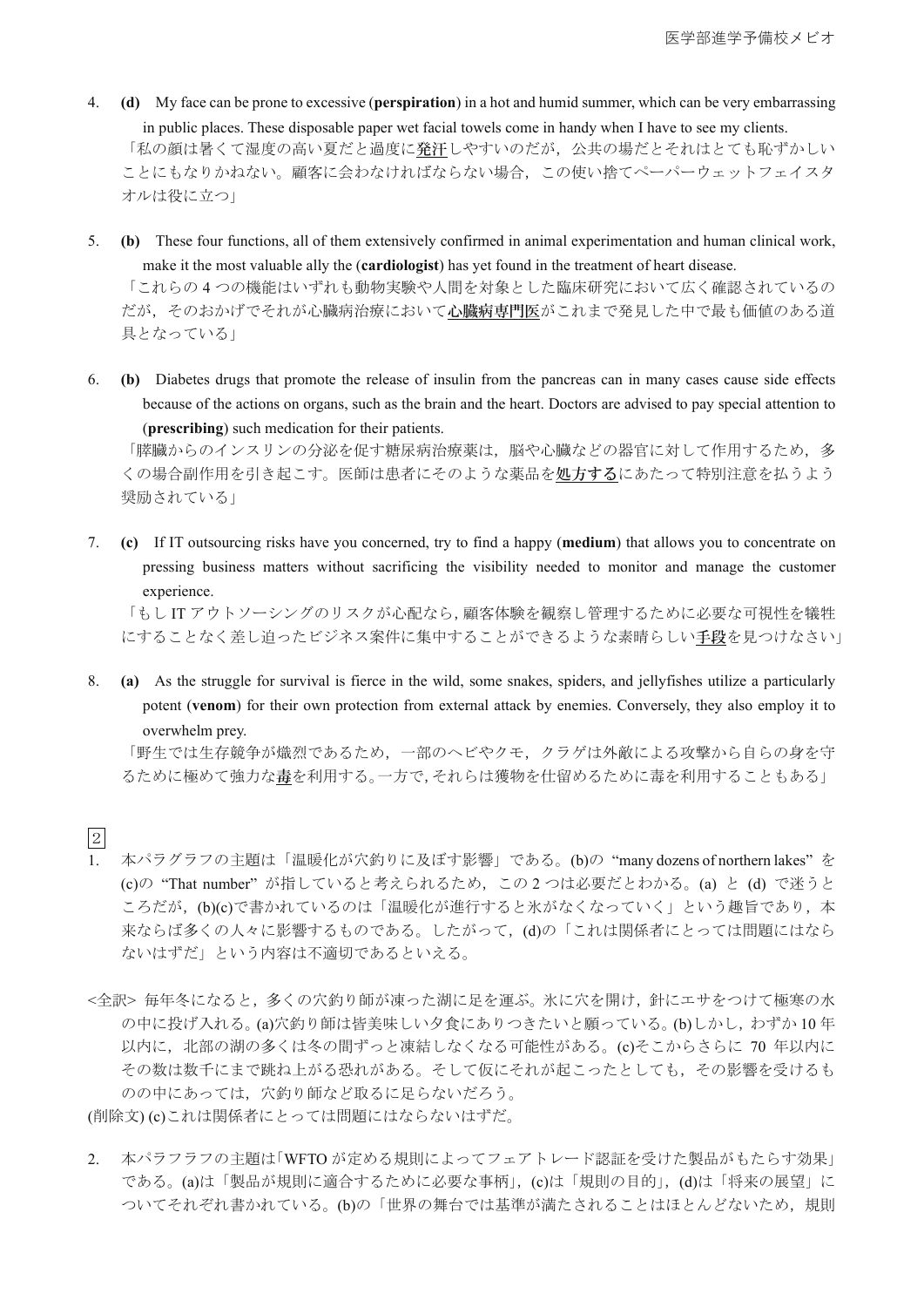は守られない可能性が常にある」という内容は、選択肢のうち唯一WFTO の規則を否定的に捉えたもの であり、これが不要文であると判断できる。

- <全訳>世界フェアトレード連盟(WFTO)は、製品が一連の特定の基準を満たすと フェアトレード製品とみな される。(a)「フェアトレード」の認証を受けるにあたり、例えばコーヒーやチョコレートは特定の規則 に沿った栽培、収穫、加工、流通が求められる。(c)これらの規則は、生産者が製品の公正価格を得るこ と、子供が搾取されないこと、収益の一部が地域社会の利益になることを確実にするように設計されて いる。(d)この活動の未来は、活動が拡大した後もその規則の根底にある原理に忠実であり続けられるか どうかにかかっている。
- (削除文)(b) 世界の舞台では基準が満たされることは稀であるため, 規則の抜け穴をつかれる可能性が常にあ  $\delta$ .

## 㸱

- (1)  $(\begin{array}{c} 1) \\ 0 \end{array})$   $(\begin{array}{c} 1) \\ 0 \end{array})$   $(\begin{array}{c} 1) \\ 0 \end{array})$   $(\begin{array}{c} 1) \\ 0 \end{array})$ 
	- Thanks to (**new technologies and** an extremely rare set **of fossils, scientists** can now show that trilobites breathed oxygen and **explain how they did so**).

「新しい技術と非常に珍しい化石により、科学者たちは三葉虫が酸素呼吸を行っていたことを明らかに し、それをどのように行っていたかを説明することができる」

第2 段落第 3 文で " ~ but our paper shows, for the first time, that the upper branch functioned as a gill, ~"  $\lceil \sim \text{L} \rceil$ かし上肢部がエラの機能を果たしていることを示したのは私たちの論文が初めてなのです」とあり、そ の内容を踏まえると、冒頭の Thanks to の後には、「明らかにすることに寄与したもの」である(d)に含ま れる名詞 new technologies と(b) an extremely rare set が等位接続詞の and で結ばれて続き、さらに "a set of~"という表現を予想して, (a) of fossils, scientists をつなげる。その scientists が主文の S にあたると 予想できるので,助動詞 can から始まる(f)を置くが,(f)に含まれる動詞 show の後の that は目的語の 名詞節を導く接続詞と予想できるので, trilobites を that 節内の S と予想して,動詞 breathed から始ま る(c)をつなげる。(c)中の and は動詞 show と(e)に含まれる動詞 explain を結んでおり, (e)に含まれる they が(c)に含まれる trilobites を指すと考えると意味内容が通る。

(2)  $(\begin{array}{c} 1 \end{array}) (\begin{array}{c} a \end{array}) (\begin{array}{c} 1 \end{array}) (\begin{array}{c} d \end{array}) (\begin{array}{c} c \end{array}) (\begin{array}{c} c \end{array}) (\begin{array}{c} e \end{array})$ 

A CT scanner (**was able to read the** differences in density **between the pyrite and the** surrounding rock and help create three-dimensional models of **these rarely seen gill structures**).

「CT スキャナーは黄鉄鉱とその周りにある岩との密度の差を読み取ることができ、これらのめったに 見ることができないエラ構造の3Dモデルを作るのに役立った」

設問直後の文に "It allowed the researchers to see the fossil without having to do a lot of drilling and grinding away at the rock covering the specimen."「それにより、研究者たちはその標本を覆っている岩にたくさん 穴をあけたり砕いたりせずとも化石を確認することができた」とあり、その内容を踏まえると、It が指 すと考えられる単数形の名詞 ACT scanner が文のSとなりそれには動詞 was で始まる(b)が続く。(b)に 含まれる定冠詞 the に続く名詞は(a)に含まれる differences と (d)に含まれる surrounding rock が考えら れるが, (f)中の between ~の前に(a)の differences が必要なので, (a) differences in density が入る。そして (f)がそれに続き,(f)に含まれる the の後に (d) surrounding rock が続く。(d)に含まれる等位接続詞 and は(b)に含まれる動詞 read と(c)中の動詞 help を結んでおり, (c)に含まれる前置詞 of の後ろに, these から始まる名詞句(e)が続く。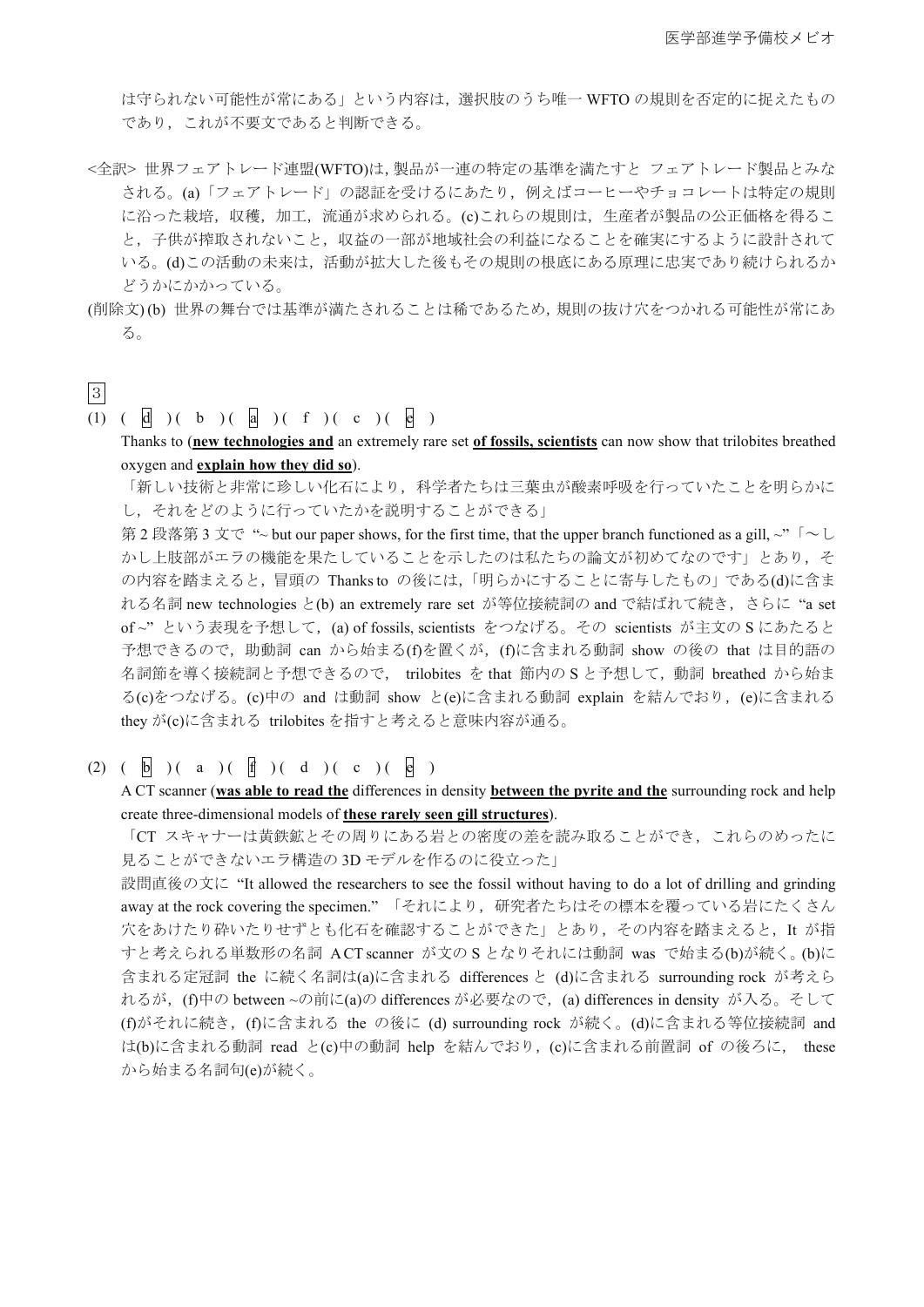(3)  $(\begin{array}{c} 1 \ 1 \end{array})(\begin{array}{c} 1 \ 1 \end{array})(\begin{array}{c} 1 \ 1 \end{array})(\begin{array}{c} 1 \ 1 \end{array})(\begin{array}{c} 1 \ 1 \end{array})(\begin{array}{c} 1 \ 1 \end{array})(\begin{array}{c} 1 \ 1 \end{array})(\begin{array}{c} 1 \ 1 \end{array})(\begin{array}{c} 1 \ 1 \end{array})(\begin{array}{c} 1 \ 1 \end{array})(\begin{array}{c} 1 \ 1 \end{array})(\begin{array}{c} 1 \ 1 \end{array})(\begin{array}{c} 1 \ 1$ 

Comparing the (**specimens in pyrite** to another trilobite **species gave the team** additional details about how the filaments were arranged **relative to one another, and**) to the legs.

「黄鉄鉱中の標本を他の三葉虫種と比較することで,フィラメントそれぞれの間の配置,またフィラメ ントと脚の配置に関して、そのチームはさらなる詳細な情報を得た」

冒頭の Comparing 以下をS とすると,対応するVは (e)に含まれる gave となる。(Comparing 以下を副 詞要素(分詞構文)と想定した場合,続く主文の主語は (e)に含まれる the team になるはずだが,その直 前にカンマがないため、この想定は成立しにくい。) 次に <comparing A to B> 「A を B と比較するこ と」を想定することにより, 「 the specimens in pyrite と another trilobite species を比較すること」が S と なる。また, (c)に含まれる how の後ろに S'V'が続くことを考慮すると "additional details about how the filaments were arranged" とつながる。最後に, (d)に含まれる等位接続詞 and は to one another と to the legs をつないでいると想定することにより全体が完成する。

(4)  $(\begin{array}{c} 0 \end{array}) (\begin{array}{c} a \end{array}) (\begin{array}{c} 0 \end{array}) (\begin{array}{c} 0 \end{array}) (\begin{array}{c} b \end{array}) (\begin{array}{c} c \end{array}) (\begin{array}{c} c \end{array})$ 

Roughly (**540 million years ago, there** was an explosive **diversification in the** variety and complexity of animals living **in the oceans**).

「およそ5億4千万年前,海洋に生息する動物の種類と複雑さが爆発的に多様化した」 冒頭の Roughly に続くのは数値であることが予想できるので、まず (c)を先頭に置くことになる。文の 動詞としては,(a)に含まれる was しか見当たらないので,これがそのまま(c)に続く。(a)に含まれる不 定冠詞 an に続く名詞, (b) variety and complexity, と(f) diversification in the が考えられるが, explosive という形容詞の意味から, diversification 「多様化」が妥当であると予想できる。これにより (c)-(a)-(f)-(b)まで完成する。残りは (e) of animals living, (d) in the oceans という順に並べればよい。

 $\sqrt{4}$ 

#### 1.

- (1) **(b)** It is possible that it will also be accompanied with other symptoms, like asthma or hay **(fever)**. 「ぜん息や花粉症のような他の症状も伴う可能性がある」 アトピー性皮膚炎に伴う他の症状の例が挙げられている。 hay fever「花粉症」。
- (2) **(a)** The itch tends to be very **(bothersome)**. 「かゆみはとても<u>厄介に</u>なりがちだ」 アトピー性皮膚炎によるかゆみに対応する形容詞を選ぶ。 bothersome「厄介な」。他の選択肢は, (b) awesome「畏敬の念を起こさせる」, (c) longsome「うんざりするほど長い」, (d) winsome「愛嬌のある」 である。
- (3) **(b)** Understandably, this makes it hard for children to concentrate or sit **(still)**, often leading to reprimand at school. 「当然ながら、このせいで子供たちは集中力を保ち、じっと座っていることが難しく、結果として学校 で叱られることも多い」 アトピー性皮膚炎による極度のかゆみによって、じっと座っていることが困難になると考える。still「静 止した,じっとしている」
- (4) **(a)** We know now that eczema is not (**contagious**) and that it is not a symptom of a troubled mind.

「アトピー性皮膚炎には伝染性がなく、精神疾患の症状でもないことを、現在私たちは知っている」 第3段落と空所(4)を含む第4段落は、過去と現在の対比となっている。第3段落第1,2文に, "Eczema has long been misunderstood. For hundreds of years, people considered it to be transmittable, mistaking it for leprosy."とあり、過去においてアトピー性皮膚炎は伝染性があると誤解されていたことがわかる。つま り, 現在はその誤解が解け, 伝染性がないことが知られていると考える。contagious「伝染性のある」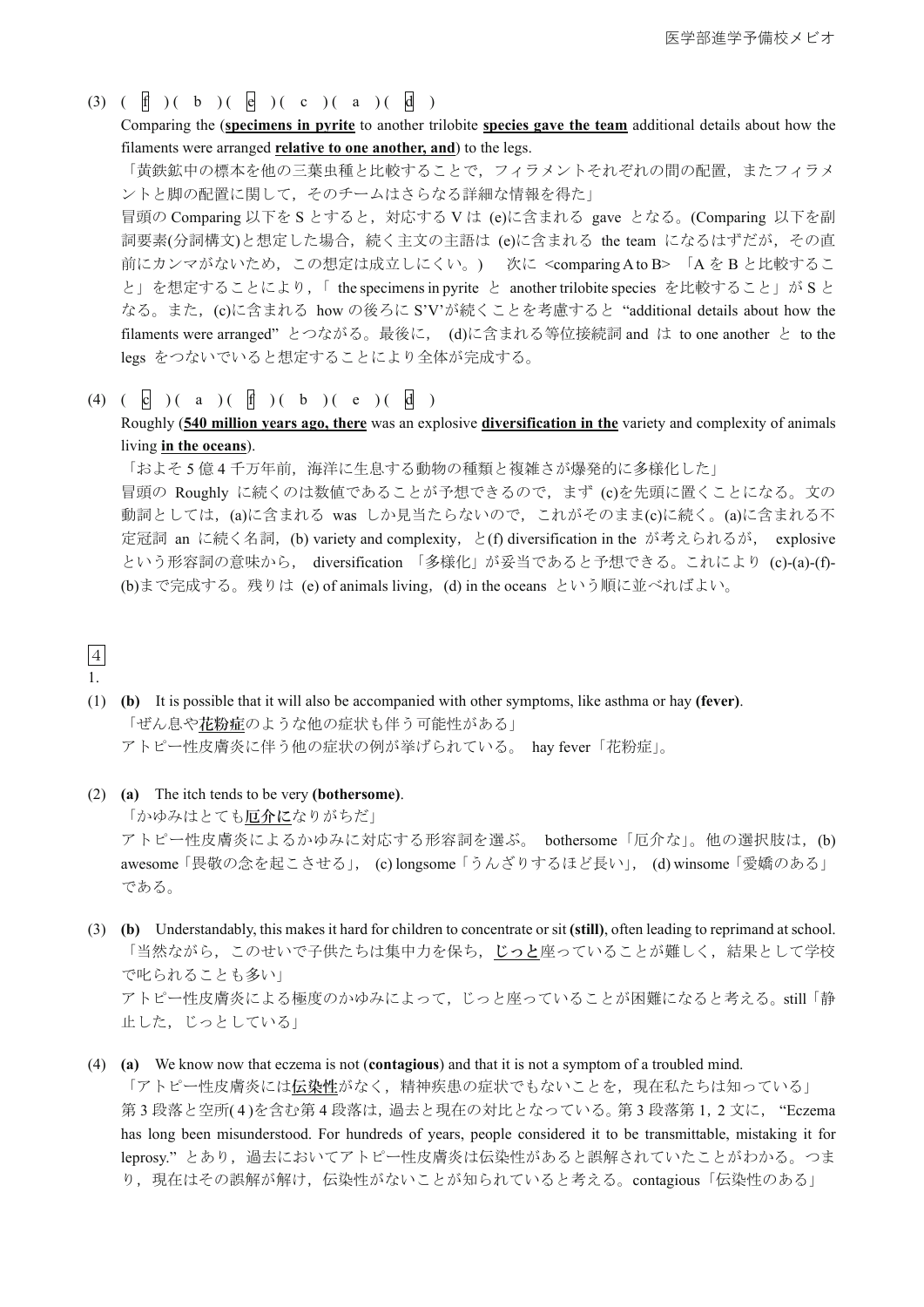- (5) **(c)** This spray was (**applied**) twice weekly for three months. 「このスプレーは3ヶ月間、週に2回吹きつけられた」 apply には「(薬など)を塗る, つける」という意味がある。This spray は前文中の "A solution with live *R*.  $mucosa$ , 「生きた R. mucosa を溶かした溶液」を指し、アトピー性皮膚炎治療のため使用が検討されて いる薬剤である。
- (6) **(a)** Furthermore, the research team **(claims)** that the bacteria lingered on the skin, ensuring a better balance of bacteria, and continuing to offer benefits even after the medication was stopped.

「さらに、研究チームの主張によれば、この細菌は皮膚に留まるため、細菌バランスの改善を確かなも のにし、投薬を止めた後も効果を持続して及ぼした」

第7段落では実験結果が紹介されている。第2文では皮膚の保湿能力が大幅に改善したことが述べられ, それに続く第4文において空所が設けられている。同じく結果を述べている文であることは、冒頭の副 詞 Furthermore によって明らかである。よって空所には claims を選べばよい。他の選択肢は, (b) repudiates「拒絶する」, (c) rebuts「反証する」, (d) recommends「推奨する」である。

(7) **(a)** (**Fortunately)**, having received the R. mucosa therapy, most of the children in the study saw significant changes in their skin and overall well-being.

「幸いなことに,R. mucosa 療法を受けたほとんどの子供たちの皮膚と健康状態全般に大きな変化が見 られた」

空所を含む1文の後半で、アトピー性皮膚炎に対する新しい治療法の治験対象となった子供たちに、実 際の改善が見られたことが確認できる。よって空所には Fortunately を選べばよい。他の選択肢は、(b) Alternatively「代わりに」, (c) Strangely「奇妙なことに」, (d) Necessarily「必然的に」である。

2.

#### **(d) For a long time, eczema was misdiagnosed as a psychiatric malaise.**

「長い間、アトピー性皮膚炎は精神疾患と間違って診断されていた」 第3段落第3,4文が根拠となる。それらのおよその意味は「1903年,フランスの皮膚科医ルイ-アン-ジ ャン・ブロックは、この病気が患者の神経に関係していると断定した。その結果、前世紀の長い間、医 師たちはアトピー性皮膚炎を精神疾患の一症状であるとみなしていた」である。

#### **(e) Eczema disturbs young children's lives in a number of different ways.**

「アトピー性皮膚炎は数多くの様々な点で幼い子どもの生活を乱す」

第2段落第5,6文が根拠となる。それらのおよその意味は「当然ながら、このせいで子供たちは集中力 を保ち、じっと座っていることが難しく、結果として学校で叱られることも多い。また、それは子供た ちの睡眠を妨げ、彼らはイライラしたり健康状態が悪くなったりする」である。

#### **(h) This new treatment seeks to improve the balance of bacteria on the skin.**

「この新しい治療法は皮膚上の細菌バランスを改善することを目指している」

まず、アトピー性皮膚炎の患者において、皮膚における細菌バランスが通常とは異なることが第4段落 第3文で述べられている。その1文のおよその意味は「実際,アトピー性皮膚炎を患う人々は,健康な 皮膚をもつ人々とは細菌バランスが異なることが多いことが分かっている」である。その上で、直接解 答の根拠となるのは第5段落第1文である。その1文のおよその意味は「このバランスを改善する方法 を考えた結果、米国の研究者たちは、ある種のアトピー性皮膚炎治療法として生きた細菌を使用するこ とを調査した」である。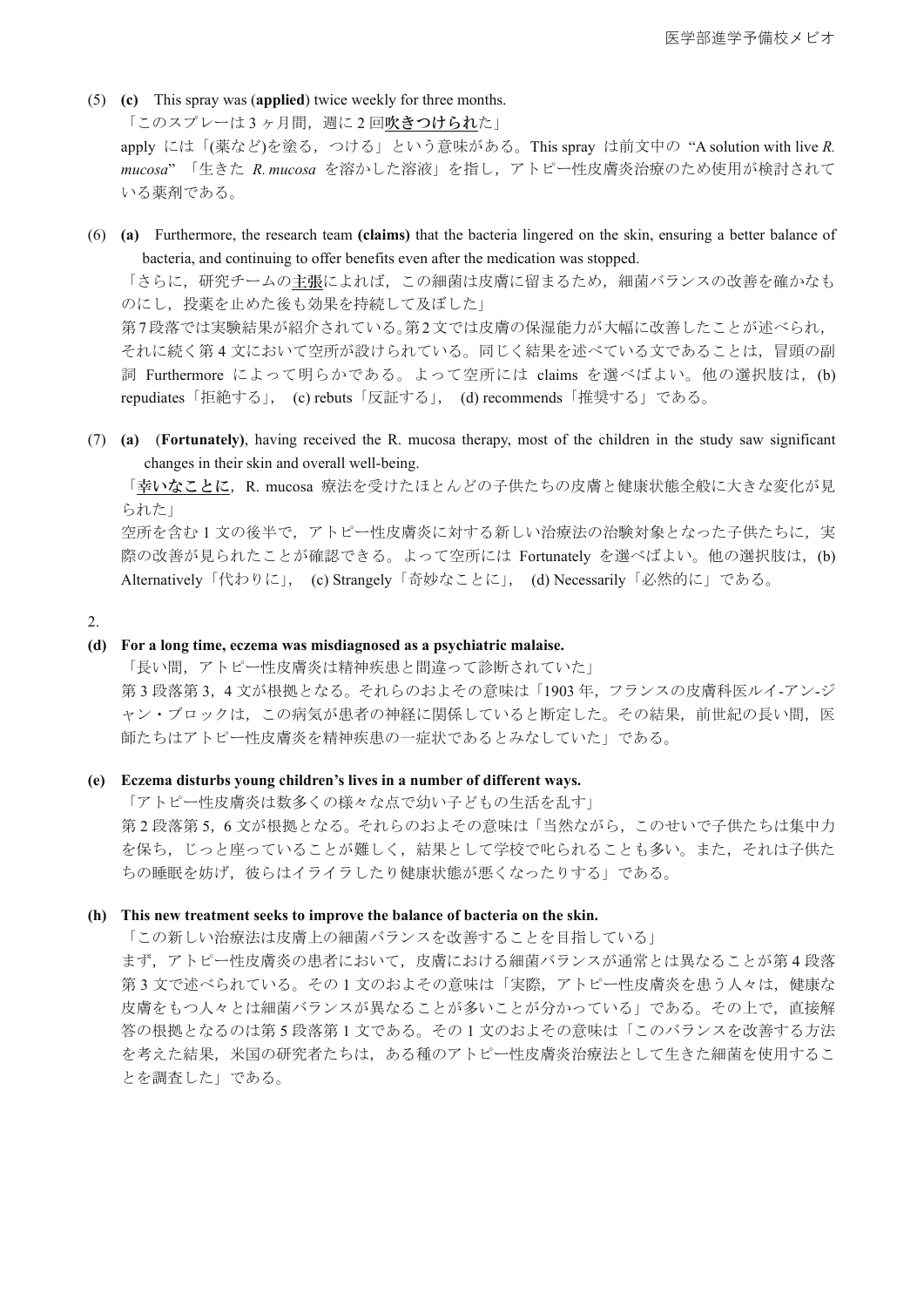### $\sqrt{5}$ 1. **(d) Surgery was an unpopular means of improving one's health.**

問題文は「3世紀以前の中国について当てはまるのはどれか」である。 第1段落第2~4文が根拠となる。その1文のおよその意味は「手術が倫理に反するとみなす者もいた。 目覚めている間に切開される痛みに耐えるくらいなら、けがや病気で死んだほうがましだと本気で考え る者もいた。また、当時手術はほとんどの場合未熟な医療助手によって行われており、彼らの技術のせ いで患者は自分が生還できるとはほとんど思っていなかった」である。これにより、(d)「手術は健康状 態を改善させるのに評判の悪い手段であった」が正解とわかる。

#### 2. **(c) physician's aides**

問題文は「華佗(Hua Tuo)の時代において、一般に手術を行っていたのは誰か」である。 第1段落第4文が根拠となる。その1文のおよその意味は「また、当時手術はほとんどの場合未熟な医 療助手によって行われており、彼らの技術のせいで患者は自分が生還できるとはほとんど思っていなか った」である。これにより, (c)「医者の助手」が正解とわかる。

#### 3. **(a) He was moved by the condition of the wounded in war.**

問題文は「与えられた選択肢の中で、華佗(Hua Tuo)が手術に関心を持つようになった理由はどれか」で ある。

第2 段落第2 文に, "It was a violent time period, and it is thought that he first became interested in surgery as a result of trying to assist fallen soldiers in battle." 「当時は争乱の時代であり, 彼が最初に手術に関心 を持ったのは、戦闘で倒れた兵士を助けようとしてからであった」とある。これにより、(a)「彼は戦争 で負傷した人々の容態を見て突き動かされた」が正解とわかる。

#### 4. **(d) flush**

問題文は「本文中の下線部で,'cleanse'という語の意味に最も近いのは次のうちどれか」である。 "cleanse" とは「洗浄する」という意味である。下線部 "With it, he conducted a wide range of operations to **flush out** the abdominal cavity, to extract diseased or damaged tissue, and to resect the intestine." のおよその意 味は「それ(麻沸散と呼ばれる麻酔)により、彼は腹腔を洗浄したり、病気になった組織や損傷した組織を 摘出したり, 腸を切除したりした」である。これにより, (d) flush「洗浄する」が正解とわかる。

#### 5. **(b) It is a substance used to inhibit sensitivity to pain.**

問題文は、「本文から読み取れる内容からすると, anaesthetic の意味は何か」である。

本文中に anaesthetic (mafeisan 麻沸散)の語は頻繁に出てくるが、その意味内容を考えるうえで特に注目 したいのは第6段落である。第1文に「歴史家と科学者は anaesthetic の成分について不思議に思ってい る」とあり,続く第5文に「しかし,ある歴史家は mafeisan (麻沸散)の言葉は,アヘンから作られる モルヒネという語と関係があると考えている」と書かれている。鎮痛剤としてのモルヒネの言葉は聞い たことがあるだろう。ここから mafeisan すなわち anaesthetic は痛みを和らげるための薬であると予想 できる。手術において痛みを和らげる役割をするのは「麻酔」である。

また、そもそも第1段落第3文で「目覚めている間に切開される痛みに耐えるくらいなら、~」と述べ られていることも推測の手がかりとなるだろう。痛みのせいで手術を受けたがらなかった人々が多かっ た状況で、安心して手術を受けられるようにしたのが華佗(Hua Tuo)であるので、anaesthetic は何かしら 痛みを抑えることに関わる物質であると予想できる。よって、(b)「それは痛みに対する感度を抑えるた めに使われる物質である」が正解とわかる。

#### 6. **(c) The king did not trust his intention behind the operation and had him imprisoned and killed.**

問題文は,「華佗(Hua Tuo)の最期について知られていることは何か」である。

解答の根拠は、第4段落最終文である。この段落の第3文までで、華佗(Hua Tuo)が魏王の典医となった あと、頭痛とめまいの症状を訴える王に、王妃の賛同を得て頭蓋手術を勧めるが、王はそもそも手術に 懐疑的で、華佗 (Hua Tuo) が暗殺を企んでいるのではないかと疑っていた旨が書かれている。そして最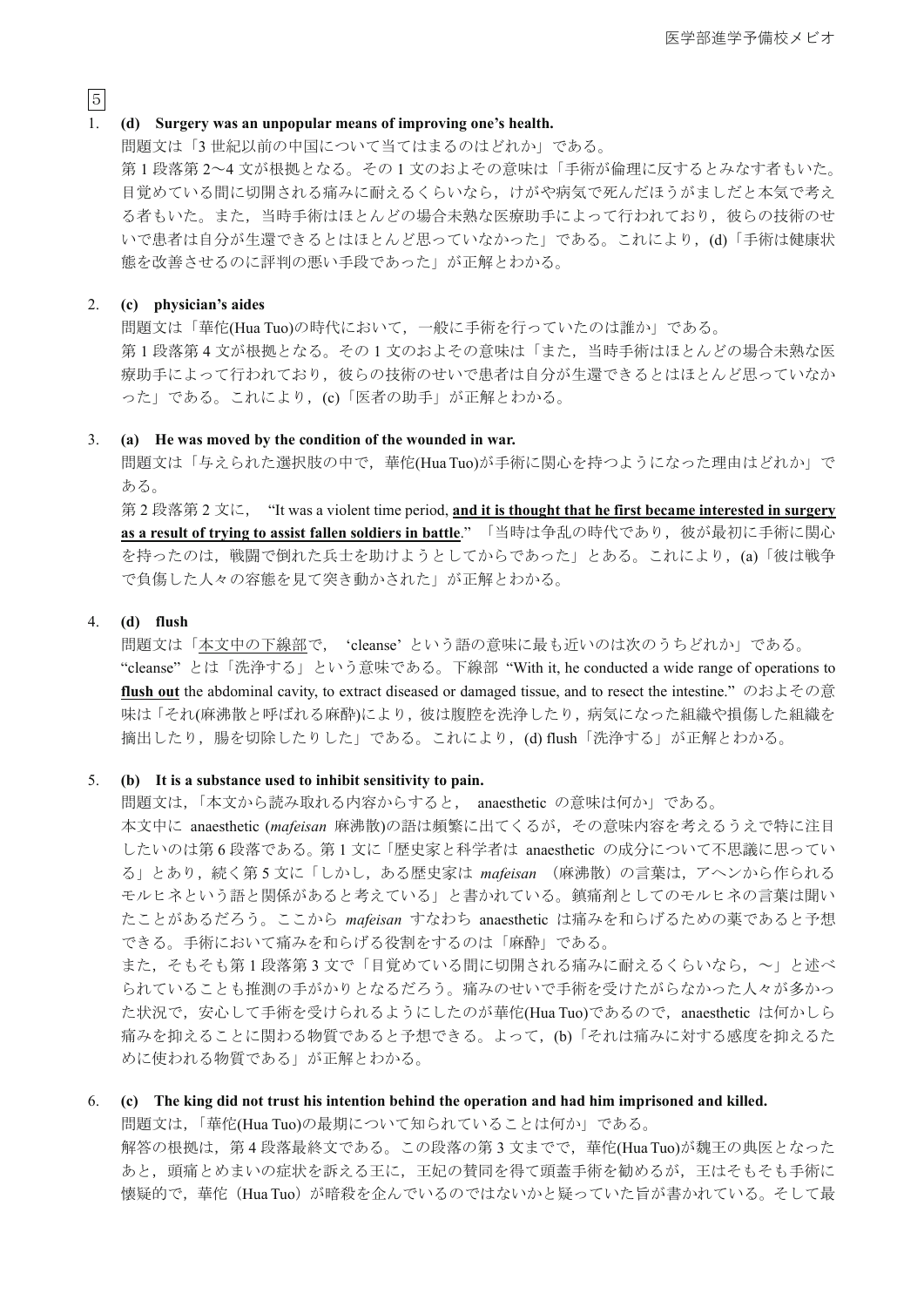終文で、「(王は) 激怒して、華佗を投獄して処刑した」とある。このことから、(c)「王は、手術の背景 にある彼の意図を信用せず、彼を投獄し殺した」が正解とわかる。

#### 7. **(b) His wife believed it would cause more harm than good in others' hands.**

問題文は,「華佗(Hua Tuo)の草稿が燃やされた理由に関して, 妥当な理由として言及されていないもの  $\sqrt{2}$ はどれか」である。

このことに関して推測された内容が書かれているのは、第5段落第3、4文、及び第7段落第1文であ る。第5段落第4文では、「華佗(Hua Tuo)は、それを妻に焼却させて、自分の麻酔に関する知識を他人が 手に入れられないようにしたかった」とある。これと(b)「彼の妻は、それが他人の手に渡ると、利益よ りも害悪をもたらすであろうと思った」は矛盾する。理由は、麻酔に関する知識を他人の手に渡らない ようにしたかったのは華佗(Hua Tuo)本人であり、妻ではないからである。これにより、正解は(b)とわか る。(d)「よくある慣習なのだが、彼の看守が彼の持ち物をすべて捨てた」は、第5段落第3文に「看守 が単に囚人の持ち物をすべて燃やしただけであると考える人もいる」とあり、これに合致するため正解 にならない。また第7段落第1文に「華佗(HuaTuo)は、自分の名を守るためか、あるいは、当時の他の 医者の能力や意図を疑っていたからかのどちらかの理由で、自分の知識を守ったということはおそらく あるだろう」とある。これと(a)「華佗(Hua Tuo)は、死後自分の名誉を守るためそれを捨てたかった」は 合致する。また(c)「華佗(Hua Tuo)は、自分が得た知識が間違った使われ方をするということを心配して いた」もこれと合致する。「当時の他の医者の能力や意図を疑っていた」からこそ自分の知識は乱用され ると恐れていたと予想することができるためである。

㸴

1. **(d)** Really? Is this the first time for you guys here? (**How are you two enjoying your stay here in**) Kyushu? 最後に Kyushu があることから、第三項にある前置詞としては in が妥当であり、(イ)を選ぶ。第一項に ついては、(イ)であれば後に名詞が必要だが、第二項に名詞は見当たらない。よって第一項は(ア)、さら に その中に are という be 動詞があることから第二項は(イ)とわかる。 "you two" 「きみたち二人」とい う表現を思いつけるかどうかが重要。

2. **(d)** Oh, no! Isn't it your bicycle lock? Cut in two! I am (**afraid someone has taken your bike**). 第二項の両方の選択肢から第三項の主語は someone とわかる。そうすれば、前文の内容から第三項は (イ)だとわかる。(ア)だと意味が通じない。続いて、第二項を考えるが, (ア)の interrupt は目的語に that 節を取らないため、正解は(イ)とわかる。最後に第一項だが、第二項と第三項の組み合わせから、後ろに 文が続いているので, (イ)の to は使えない。よって第一項は(ア)とわかる。

3. **(g)** The soccer match we were watching last night was amazing. Near the end, when (**our team finally scored a goal, we were all just ecstatic.**).

第一項(ア)にある determine a goal は「目標を定める」という意味である。「ゴールを決める」は(イ)の "score a goal" である。ゆえに第一項は(イ)だとわかる。続いて、第二項だが, (ア)にある raise は他動詞 なので目的語が必要である。よって、この項は(イ)だとわかる。最後に第三項だが、(イ)にある "high tension"は日本語の「ハイテンション」とは意味が異なる。英語において tension は「緊張」を意味する。 ゆえにここではおかしい。なので、第三項では(ア)の ecstatic「非常に興奮した」を選ぶ。

4. **(a)** I have no plans to go on holidays anywhere soon, but (**I am due to go on a business trip to Nagoya in two months**).

第一項は due の用法を問うている。それぞれ, (ア)の <be due to *do* ~> は「~することになっている」, (イ)の <pay one's dues> は「会費を払う」という意味である。前文の内容から、(ア)が正しいと判断でき る。また第二項では、"go on a business trip"で「出張する」と分かれば、これが正解だと選択できる。第 三項は前置詞 in に「~後に」という意味があるということを覚えていれば、(ア)を選択できる。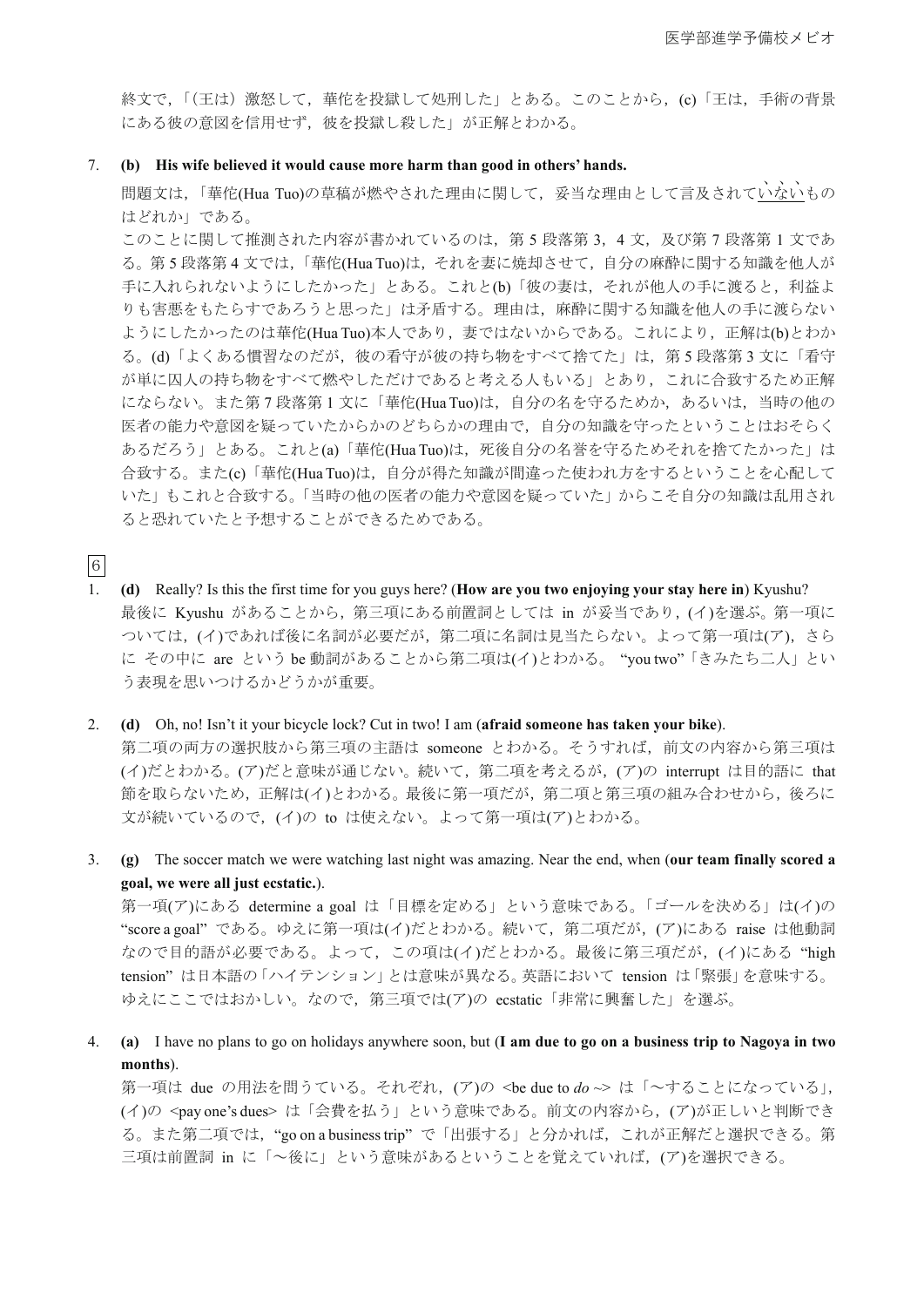5. **(f)** At the hamburger restaurant, as we were joining the queue, we were (**told we would need to find a table before purchasing our meals**).

第一項(ア)の said を使うのであれば、<S is said to *do* ~> 「S は~すると言われている」という形になる ため、(ア)は誤りとわかる。第三項の各選択肢から第二項につながるものを考えると、第二項(ア)、第三 項(イ)とすべきことがわかる。なお「席を探す」という場合 find a chair ではなく, find a seat と表現す る。

- 6. **(h)** Their father was a heavy smoker and a drinker, and they (**were worried he would one day fall ill**). 第一項では、感情を表す動詞の使い方を問われている。感情を表す動詞は人が主語の時は受動関係にな る。ゆえに、(イ)を選択すべきことがわかる。続いて、第三項をみる。内容から「病気になる」という表 現を選ぶのだが、 "become illness" という表現はおかしい(become ill なら正しい)。ゆえに(イ)の "fall ill" を選ぶ。fall には自動詞で「~になる」という意味がある。最後に、第二項であるが、内容から「いつか 病気になると心配していた」と作りたいと考えられるので, (イ)の "one day" を選択する。
- 7. **(g)** It was a difficult time for the company, and there was a rumor (**that they might lay off quite a number of their employees**).

直前の"a rumor"から第一項は同格の接続詞 that のある選択肢(イ)を選ぶ。続いて、第二項であるが, quite の位置を問うている。不定冠詞 a の前に quite を置くということを覚えておけば、(イ)が妥当だと わかる。最後の第三項であるが、単に employee 「従業員」と employer 「雇い主」の意味をきちんと覚え ているかどうかを問うているだけである。内容から(ア)が妥当だとわかる。

8. **(h)** I obviously intend to (**make every effort to promote our products, including**) the imported ones.

第一項と第二項は、<make an effort to do ~> 「~するよう努力する」という表現を覚えていればすぐに両 者ともに(イ)を選択すべきことがわかる。第三項は、 <including ~> 「~を含めて」という例示の表現を 問うている。